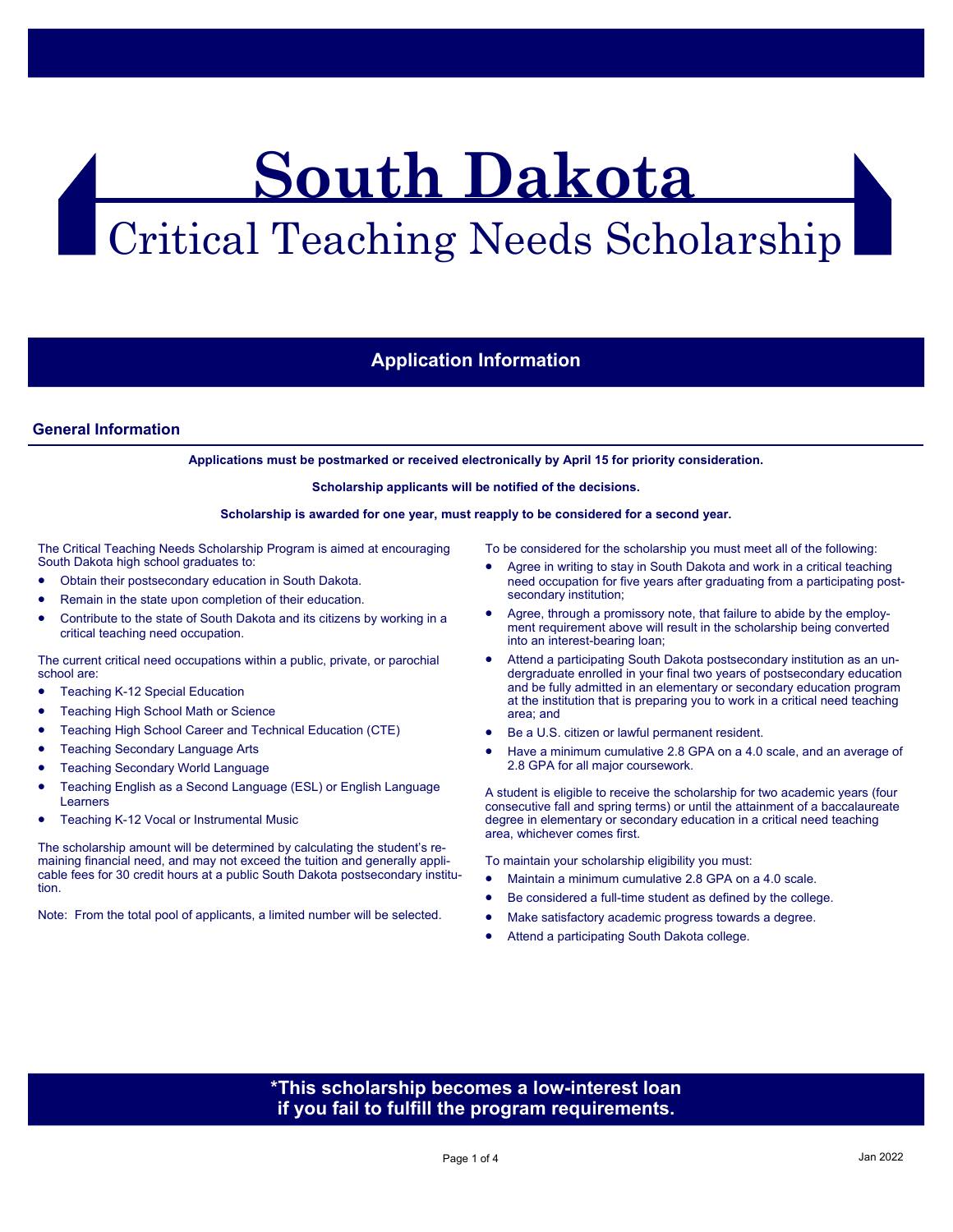

#### **Important Steps**

- Complete all items in the Applicant Information Section.
- Write your essay and attach to your application. Be certain to include your name on the essay.
- Attach a copy of your current college transcript, high school transcript, and ACT scores.
	- Send the completed scholarship application and your essay by April 15 to:

South Dakota Board of Regents Attention: Critical Teaching Needs Scholarship Program 306 East Capitol Ave, Suite 200

Pierre, SD 57501

## **Instructions and Privacy Notice**

### **Applicant Instructions**

*Use a dark ink ball point pen or typewriter. Do not complete this form in pencil.*

**Item 1:** Enter your last name, then your first name and middle initial.

**Item 2:** Enter your nine-digit Social Security Number, Read the Privacy Notice below before completing this item.

**Item 3:** Enter your permanent home street address, apartment number, city, state, and zip code. If you have a Post Office Box and a street address, list both. A temporary school address is not acceptable.

**Item 4:** Enter the area code and telephone number for the address listed in Item 3. If you do not have a telephone, enter "N/A".

**Item 5:** Using only number, enter the month, day, and four-digit year of your birth. (For example, for June 24, 1998, you would enter 06/24/1998). Be careful not to enter the current year.

**Item 6:** Enter your preferred e-mail address for receiving correspondence. If you do not have an e-mail address, or do not wish to provide it, enter N/A. If you provide your email address, South Dakota Board of Regents may use it to communicate with you.

**Item 7:** Indicate your U.S. citizenship status by checking "Yes". If you are not a U.S. Citizen/National, check "No".

**Item 8:** Enter the name of the public, parochial, or private high school you attended. If you were home schooled, enter "Home Schooled".

**Item 9:** List you cumulative high school grade point average (GPA), class rank, and composite ACT score. You will need to attach a copy of your high school transcript or arrange for the high school that you are from to send an official copy of your high school transcript to the Board of Regents

**Item 10:** Enter the name of the participating South Dakota college you are currently attending.

**Item 11:** Enter the month and year you anticipate to graduate from your postsecondary institution. (For example, for May 2023, enter 05/2023.)

**Item 12a:** Indicate "Yes" if you were on active duty with an active component of the U.S. Armed Forces.

**Item 12b:** If you indicated "Yes" to **Item 12a**, using only numbers, enter the month, day, and year of your discharge. (For example, for June 20, 2019, enter 06/20/2019.)

**Item 13:** List your cumulative postsecondary grade point average (GPA). You will need to attach a copy of your current transcript.

**Item 14:** Select what your university classification will be at the start of the Fall 2022 semester.

**Item 15:** Please check the appropriate box for each statement which reflects the means as to which you will submit the documents specified.

**Item 16a:** Indicate "Yes" or "No" if this your first time applying for the scholarship.

**Item 16b:** If you checked "No" to **Item 16a** above, indicate if you were selected to receive funding for this scholarship for the 2021-2022 academic year (Fall 2021 and Spring 2022 semesters). By checking "Yes" for **Item 16b**, you are signifying that you are requesting consideration to be awarded the second year of funds for this scholarship.

**Item 17:** Check the critical teaching need occupation for which you are pursuing a program of study in South Dakota.

**Item 18:** List the high school and college activities in which you have been involved. Include organizations, athletics, music, and other extracurricular activities. Also, include years involved, offices held, and special achievements. Please use an additional sheet if needed.

**Item 19:** List community service work in which you have participated. (For example: church-related activities, volunteer work, time used to raise money for charitable causes, or work done to help those in need.) Please use an additional sheet if needed.

**Item 20:** List honors and awards you have received while in high school and college. Include those received through academics, school-related clubs or organizations, athletics, music, other extracurricular activities, and organizations or activities outside of high school. Please use an additional sheet if needed.

**Item 21:** Write a short (no more than one page) essay on the following subject:

Retention of teachers is a critical issue in South Dakota and other states across the nation. In the United States, 8% of educators leave the profession annually, and more than 50% quit teaching before reaching retirement. If presented with the opportunity to provide administrators and colleagues with ideas to address and increase teacher retention in South Dakota, what suggestion(s) would you give and why?

*If for any reason you must submit it separately, be certain to include your name on the essay and the scholarship program title.* 

*By consenting to the public release of your essay, the CTNS Board may use all or part of it in a press release or other public announcement in promotion of the scholarship program and/or its recipient.*

**Item 22:** Read, sign, and date the Applicant Statement of Understanding and Consent to Release Information.

## **Privacy Notice**

The information provided in this application will be shared with and/or released to the Critical Teaching Needs Scholarship Board, South Dakota Board of Regents, as designated administrator, and to any parties as it relates to the selection and maintenance of the scholarship program. We will use your Social Security Number only as an identifier for maintaining and retrieving your scholarship records.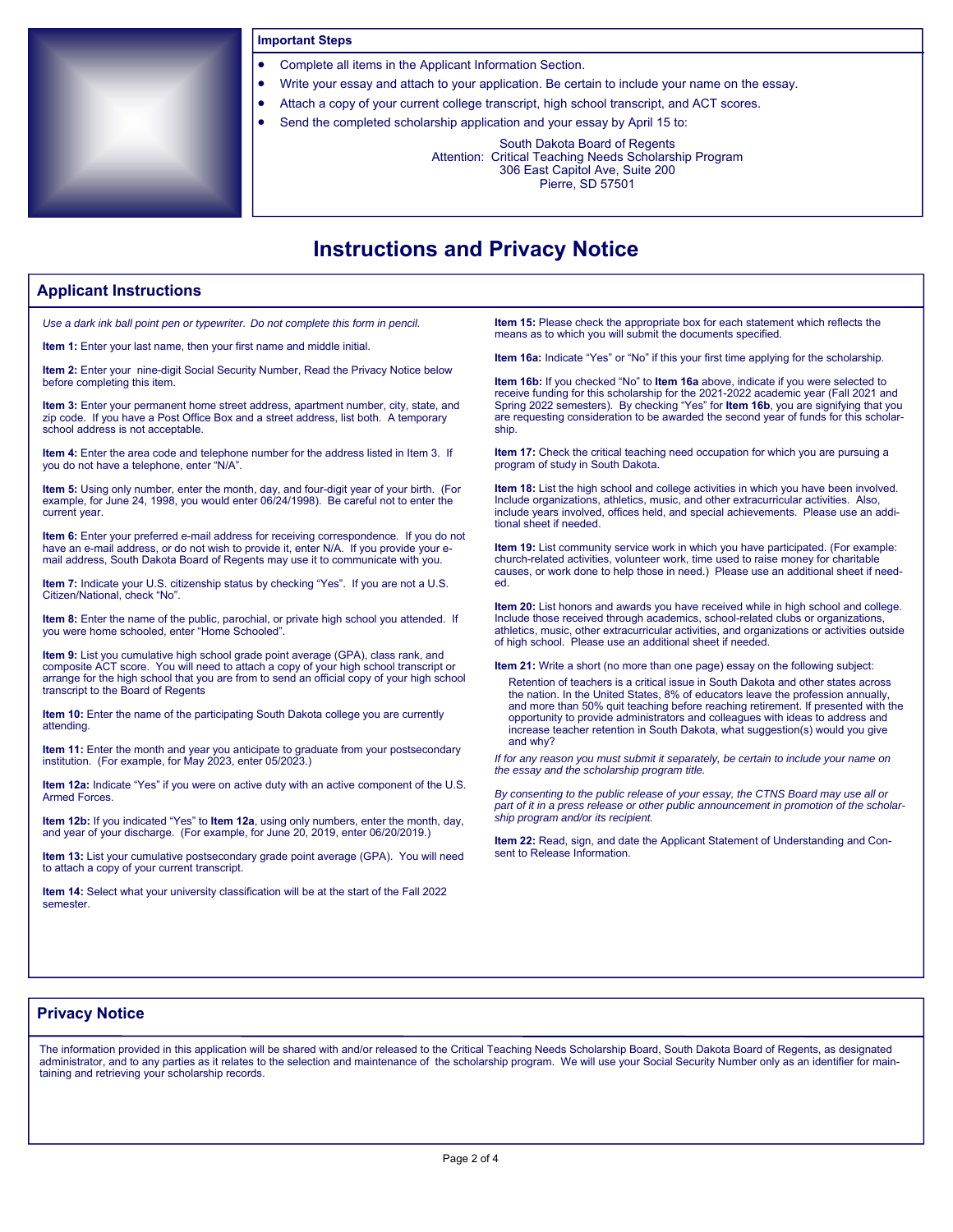## **South Dakota**  Critical Teaching Needs Scholarship

**Mail To: Applications must be postmarked or received electronically by April 15.**

South Dakota Board of Regents Attention: Critical Teaching Needs Scholarship Program 306 East Capitol Ave, Suite 200 Pierre, SD 57501

**Call:** 605-773-3455, if you have any questions about the program or application completion.

## **Applicant Information**

**WARNING:** Any person who knowingly makes a false statement or misrepresentation on this form shall be subject to prosecution to the fullest extent of the law:

| <b>Recipient Information</b><br>Please print neatly or type. Read the instructions on the second page of this application carefully.                                                                                         |                                                                                                                |                                  |                                            |                                                        |  |
|------------------------------------------------------------------------------------------------------------------------------------------------------------------------------------------------------------------------------|----------------------------------------------------------------------------------------------------------------|----------------------------------|--------------------------------------------|--------------------------------------------------------|--|
| 1. Last Name                                                                                                                                                                                                                 | <b>First Name</b>                                                                                              | MI                               |                                            | 2. Social Security Number                              |  |
| 3. Permanent Street Address (If P.O. Box, see instructions.)                                                                                                                                                                 |                                                                                                                |                                  |                                            | 4. Home Area Code/Telephone Number                     |  |
| City                                                                                                                                                                                                                         | <b>State</b>                                                                                                   | <b>Zip Code</b>                  |                                            | 5. Date of Birth (Month/Day/Year)                      |  |
| 6. E-mail Address                                                                                                                                                                                                            |                                                                                                                |                                  |                                            | 7. U.S. Citizen/National $\Box$ Yes<br>$\Box$ No       |  |
| 8. High School Attended                                                                                                                                                                                                      |                                                                                                                |                                  |                                            |                                                        |  |
| 9. Cumulative high school GPA                                                                                                                                                                                                | Class Rank ______ out of ______                                                                                |                                  | Composite ACT Score                        |                                                        |  |
| 10. Name of College Currently Attending                                                                                                                                                                                      |                                                                                                                |                                  |                                            |                                                        |  |
| 11. Anticipated Graduation Date (Month/Year)                                                                                                                                                                                 | 12a. Military Service                                                                                          | $\Box$ Yes<br>$\Box$ No          |                                            | <b>12b.</b> If yes, date of discharge (Month/Day/Year) |  |
| 13. Cumulative Grade Point Average (GPA)                                                                                                                                                                                     |                                                                                                                |                                  |                                            |                                                        |  |
|                                                                                                                                                                                                                              | 14. University Classification at the start of the Fall 2022 semester.                                          | Junior (60-89 credits)<br>$\Box$ | $\Box$                                     | Senior (90+ credits)                                   |  |
| 15. ATTACH A COPY OF YOUR HIGH SCHOOL TRANSCRIP AND A COPY OF YOUR CURRENT COLLEGE TRANSCRIPT<br>(See applicant authorization in the APPLICANT STATEMENT OF UNDERSTANDING AND CONSENT TO RELEASE INFORMATION section below.) |                                                                                                                |                                  |                                            |                                                        |  |
| ٠                                                                                                                                                                                                                            | Do you wish to attach a copy of your high school transcript electronically?                                    | $\Box$ Yes                       | $\Box$ No, I will mail it in separately    |                                                        |  |
|                                                                                                                                                                                                                              | Do you wish to attach a copy of your college transcript electronically?                                        | $\Box$ Yes                       | $\Box$ No, I will mail it in separately    |                                                        |  |
| ٠                                                                                                                                                                                                                            | Do you have any other additional documents you would like to attach?                                           | $\Box$ Yes                       | $\Box$ No                                  |                                                        |  |
| 16a. Is this your first time applying for this scholarship?                                                                                                                                                                  |                                                                                                                | $\square$ Yes<br>$\square$ No    |                                            |                                                        |  |
|                                                                                                                                                                                                                              | 16b. If you indicated "No" above, were you awarded funds for this scholarship in the 2021-2022 academic year?  |                                  |                                            | $\square$ Yes<br>$\Box$<br>No                          |  |
|                                                                                                                                                                                                                              | 17. Check the critical teaching need occupation for which you are pursuing a program of study in South Dakota: |                                  |                                            |                                                        |  |
|                                                                                                                                                                                                                              | Teacher - K-12 Special Education                                                                               |                                  | Teacher - High School Math                 |                                                        |  |
|                                                                                                                                                                                                                              | Teacher - High School Career and Technical Education                                                           |                                  | Teacher - High School Science              |                                                        |  |
|                                                                                                                                                                                                                              | Teacher - Secondary Language Arts                                                                              |                                  | Teacher - Secondary World Language         |                                                        |  |
|                                                                                                                                                                                                                              | Teacher - English as a Second Language (ESL) or English<br>Language Learners (ELL)                             |                                  | Teacher - K-12 Vocal or Instrumental Music |                                                        |  |